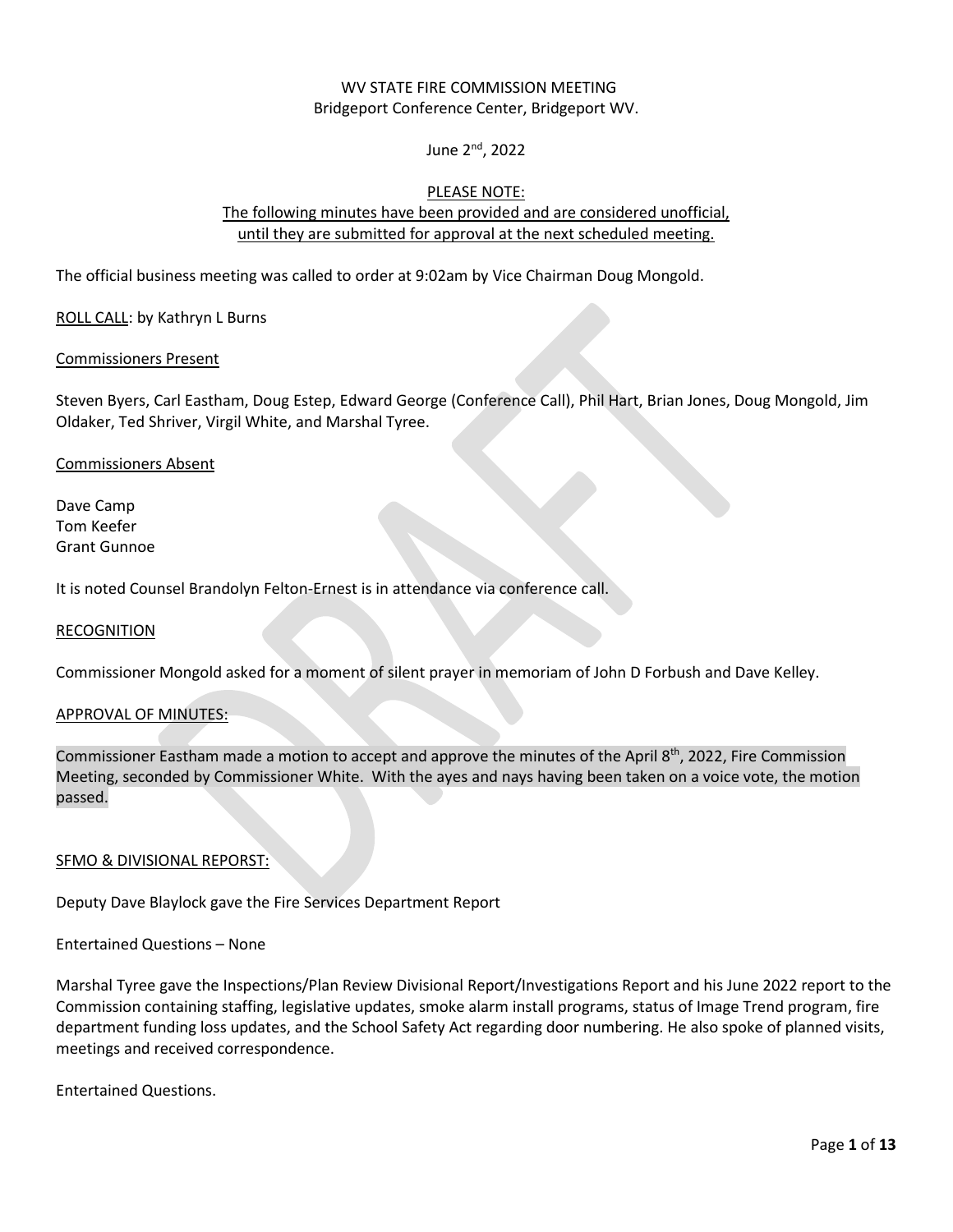Commissioner Shriver had a statement on door numbering. He has tried to suggest to clients a more identifiable way of numbering the doors that includes an orientation as a prefix, such as the front door that faces north would be called N-1 and is advocating to the Fire Marshal to consider the suggestion.

## COMMITTEE REPORTS:

Fire Department Services Committee Meeting Report

## **Meeting Minutes**

June 2nd, 2022

## **Call to Order**

Commissioner Mongold called to order the regular meeting of the Fire Department Services Committee at 10:00AM on June 2<sup>nd</sup>, 2022 at Bridgeport Conference Center, Bridgeport WV.

### **Roll Call**

The following commissioners were present:

 Doug Mongold Jim Oldaker Phil Hart Brian Jones

The following commissioners were absent:

Dave Camp

It is noted that Counsel Brandolyn Felton-Ernest was in attendance via Conference Call.

#### **Unfinished Business**

#### **1. Update/Report on Fire Department Response Data**

Assistant State Fire Marshal Bradley Scott spoke to the Committee explaining the contacts he has made with 911 and their ability to track scratch rates. Commissioner Mongold requested staff continue to work with 911 on tracking the information and report back at the August Commission Meeting.

## **2. Consideration of Fire Officer Applications**

Assistant State Fire Marshal Bradley Scott presented the following applications for approval.

- a. Caleb Burdette (Westside) FO 1
- b. Steven Hicks (East Bank) FO 2
- c. Nyle Whittington (Eleanor) FO 1-2

Commission Jones made a motion to recommend to the Full Fire Commission to approve the applications as listed, seconded by Commissioner Hart. With all the ayes and nays having been taken on a voice vote, the motion passed.

## **1. Consideration of Fire Chief Applications**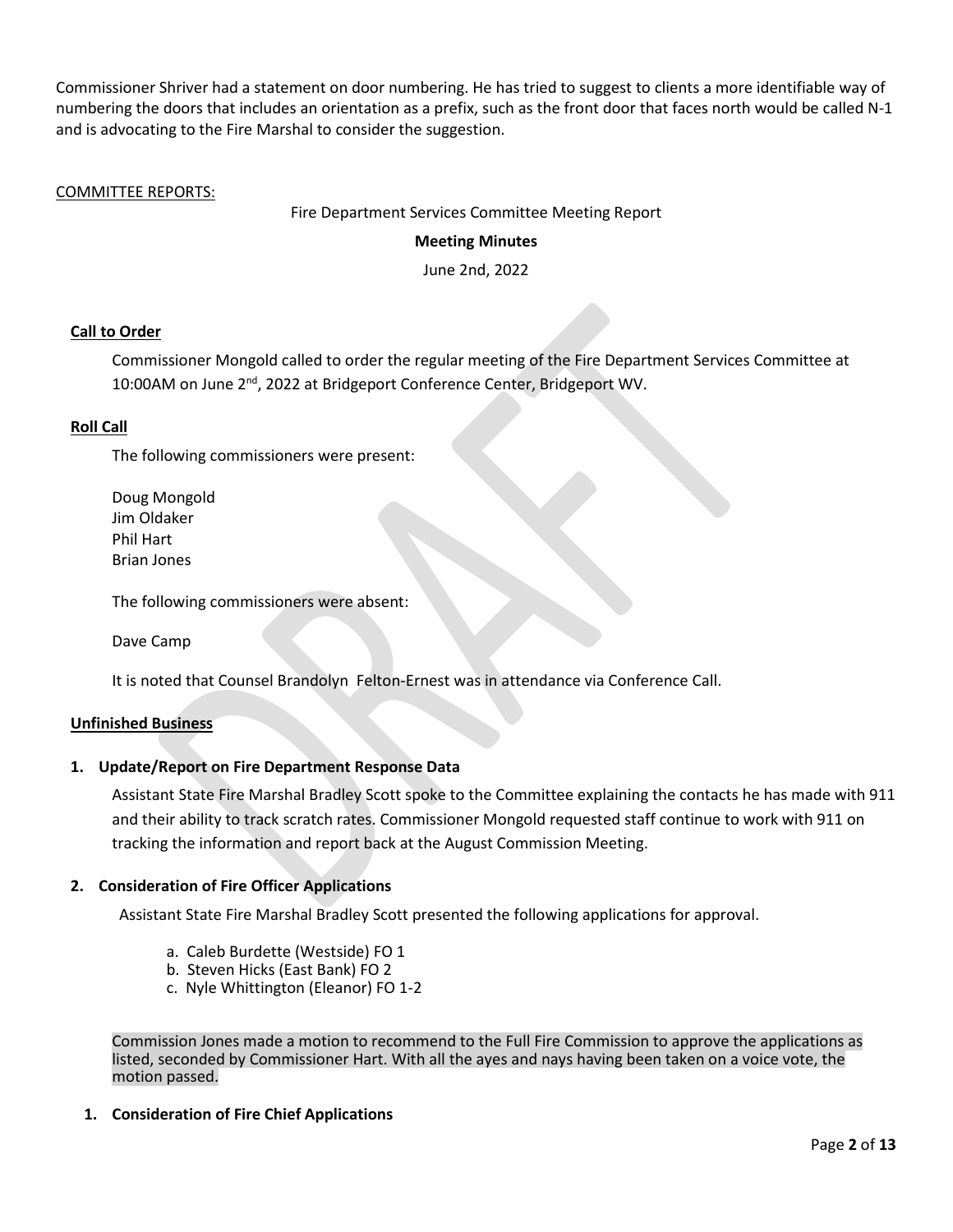Assistant State Fire Marshal Bradley Scott presented the following applications for approval.

- a. Lara Gosnell (Mathis Baker)
- b. Douglas Mitchem (Athens)
- c. Joseph Smith (Madison)
- d. Nick Bratcher (Racine)
- e. Billy Lynch (McClellen) Department Corrected
- f. Donny Lindsey (Shininston)

Commissioner Oldaker made a motion to recommend to the Full Fire Commission to approve the applications as listed, seconded by Commissioner Jones With all the ayes and nays having been taken on a voice vote, the motion passed.

### **2. Consideration of Fire Department with Perfect Evaluations Recertification**

Assistant State Fire Marshal Bradley Scott presented the following Departments with perfect evaluations for recertification.

- a. Alum Creek VFD
- b. Morgantown FD
- c. Cheat Lake VFD
- d. Brookhaven VFD
- e. Cool Springs VFD
- f. Cowen VFD
- g. Hacker VFD
- h. Erbacon VFD
- i. Webster Springs VFD
- j. Masontown VFD
- k. Reedsville VFD

Commissioner Jones made a motion to recommend to the Full Fire Commission the recertification of the listed departments, noting their perfect evaluations, seconded by Commissioner Hart. With the ayes and nays having been taken on a voice vote, the motion passed. Commissioner Oldaker abstained.

## **3. Consideration of Fire Department Recertification**

Assistant State Fire Marshal Bradley Scott presented the following departments for Recertification.

- a. Spencer Roane VFD
- b. Keslers Cross Lanes VFD
- c. Clinton District VFD
- d. Scott Run VFD
- e. River Road VFD
- f. Waverly VFD
- g. Eastwood VFD
- h. Blennerhassett VFD
- i. Pond Creek VFD
- k. Gassaway VFD
- l. Flatwood VFD
- m. Birch River VFD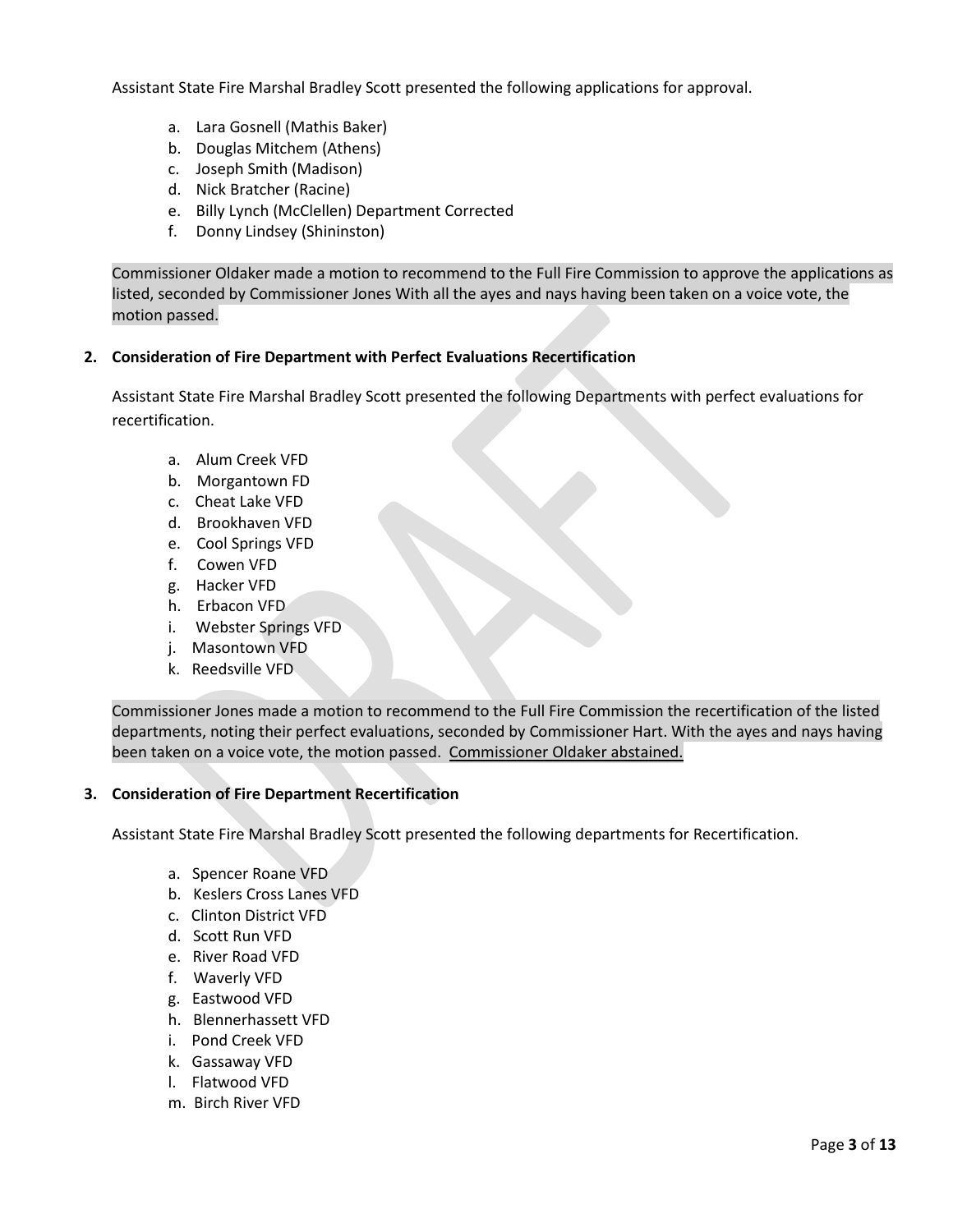- n. East Bank VFD
- o. City of Nitro FD

Commissioner Jones made a motion to recommend to the Full Fire Commission the recertification of the listed departments, seconded by Commissioner Hart. With the ayes and nays having been taken on a voice vote, the motion passed.

## **4. Report on Fire Department Receiving 180 Days to Achieve Compliance.**

Assistant State Fire Marshal Bradley Scott briefed the Committee on the Departments receiving 180 days.

- a. Triune Halleck VFD
- b. Cyclone VFD

No Action Taken.

### **5. Consideration of Lake VFD Boundary Change**

Assistant State Fire Marshal Bradley Scott presented the Committee with the new boundary maps.

A discussion was held about the size of the area being added versus the number of homes/businesses in the area.

Commissioner Jones made a motion to recommend to the Full Commission to approve the new boundary for Lake VFD, seconded by Commissioner Hart. With the ayes and nays having been taken on a voice vote, the motion passed.

### **Other Business**

Marshal Tyree spoke about the results of a Recruitment and Retention project done in Buckhannon by a Career Tech Marketing Class on behalf of Upshur County. Flyers are being handed out to businesses and individuals that have a QR code to scan for those they would like to be contacted about joining a department. The initial results have been promising and Marshal Tyree will follow-up for more information.

Also, in lines with Recruitment and Retention Commissioner Mongold noted he would like to get someone to attend Maryland's Fireman Association Convention as they have great retention programs. He will reach out to the Association for further information.

Assistant State Fire Marshal Bradley Scott brought to the attention of the Committee the recent closure of Tornado VFD. Currently the area previously served by Tornado is being covered. The new boundary issue will be brought before the Commission at the August meeting.

## **Adjournment**

Commissioner Hart moved to adjourn the meeting at 10:30am without objection. Meeting adjourned.

Commissioner Estep made a motion to accept the report as corrected, seconded by Commissioner White. With the ayes and nays having been taken on a voice vote the motion passed.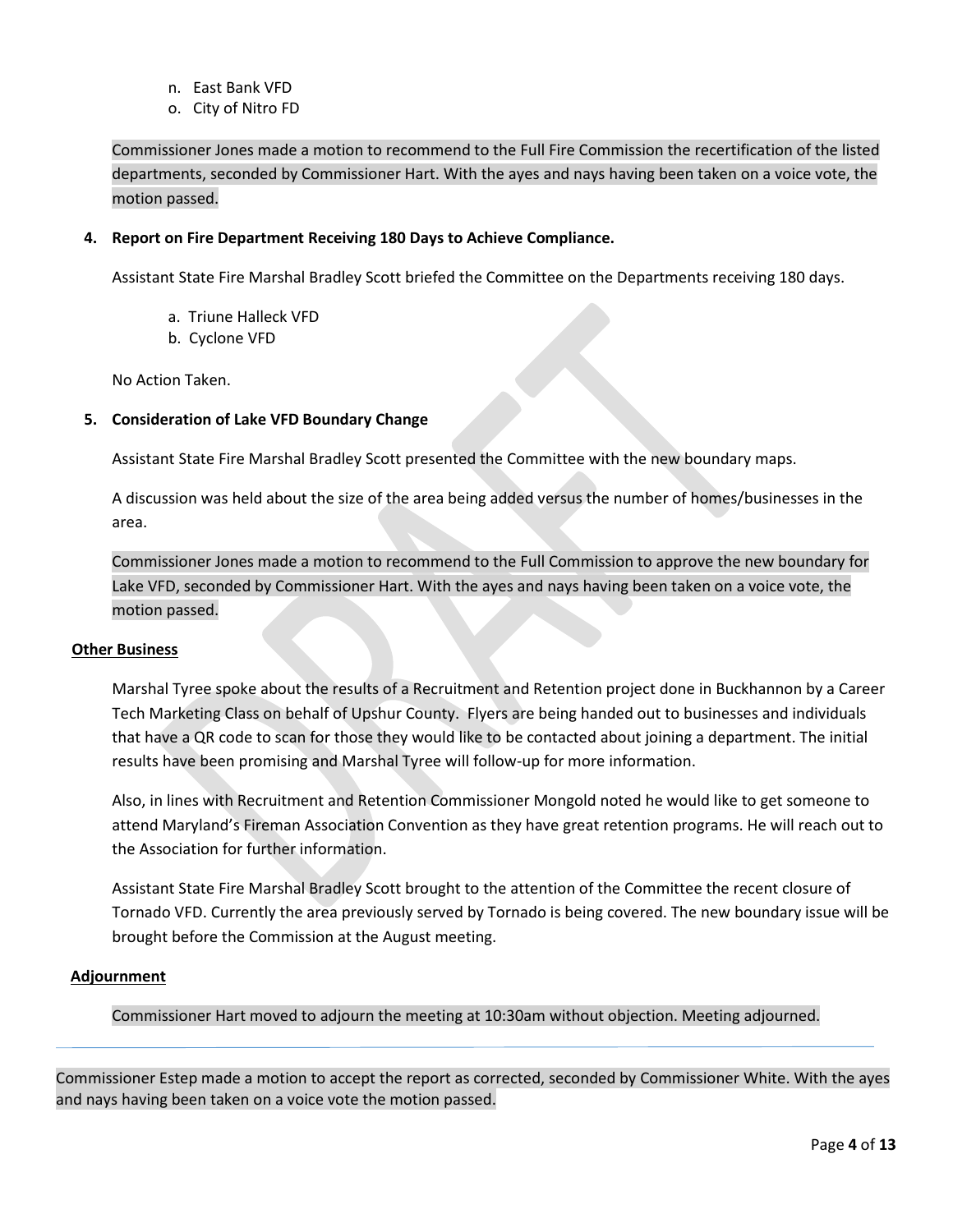# Disciplinary Committee Meeting Report

### **Meeting Minutes**

June 2nd, 2022

## **Call to order**

Commissioner Eastham called to order the regular meeting of the Disciplinary Committee Meeting at 10:30am on June 2nd, 2022 at Bridgeport Conference Center, Bridgeport WV.

## **Roll call**

The following commissioners were present:

Carl Eastham Doug Mongold Steven Byers Edward George (via conference call) Ted Shriver

The following commissioners were absent:

None

## **Unfinished business**

None

#### **New business**

None

## **Other business**

None

### **Adjournment**

Commissioner Shriver moved to adjourn the meeting at 10:31am without objection, meeting adjourned.

No action necessary as no business was conducted.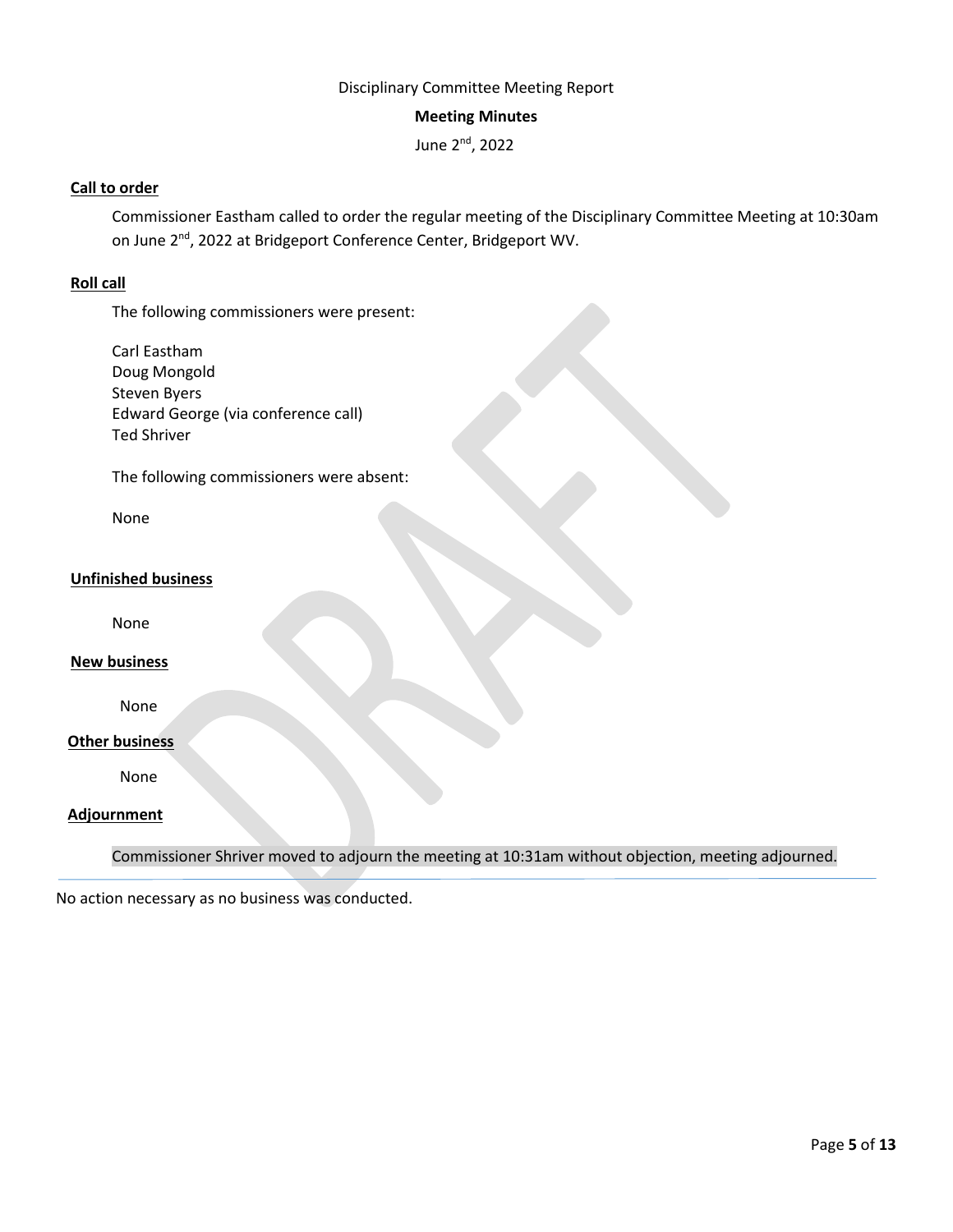# Training Committee Meeting Report

#### **Meeting Minutes**

June 2nd, 2022

### **Call to order**

Commissioner White called to order the regular meeting of the Training Committee at 11:04am on June  $2^{nd}$ , 2022 at Bridgeport Conference Center, Bridgeport WV.

## **Roll Call**

The following commissioners were present:

Virgil White Jim Oldaker Doug Estep Tom Keefer (via conference call)

The following commissioners were absent:

Dave Camp

#### **Unfinished Business**

### **1. Update on FireFighter Training Certification Access/Repository Program**

Deputy Chief Bailey reported on letter from WVDE about SFMO staff not being able to access the WV PST system due to it being part of the WVDE system. Staff can still reach out to PST staff to gain the necessary certifications as assured by Ms. Marshal of WV PST. SFMO staff already have access to WVU system.

## **2. Consideration of Training Material Fire Commission/Fire Marshal's Office Duties and Responsibilities.**

Deputy Chief Bailey discussed the additions he made to the Duties and Responsibilities Training powerpoint and welcomed any suggestions.

No Action Taken.

#### **New business**

## **1. Consideration of Probationary FireFighter Definition – RE: HB 4608 and Title 87CSR8**

Deputy Chief Bailey presented the Committee with suggested changes being proposed in 87CSR8 for approval by the Committee.

A discussion ensued with Committee members, Staff, Training Providers, and others in attendance on the proposed changes and possible effects of the changes.

Commissioner White called for a recess for lunch at 11:57am until 1:30pm.

Commissioner White called the Training Committee back to order at 1:35pm.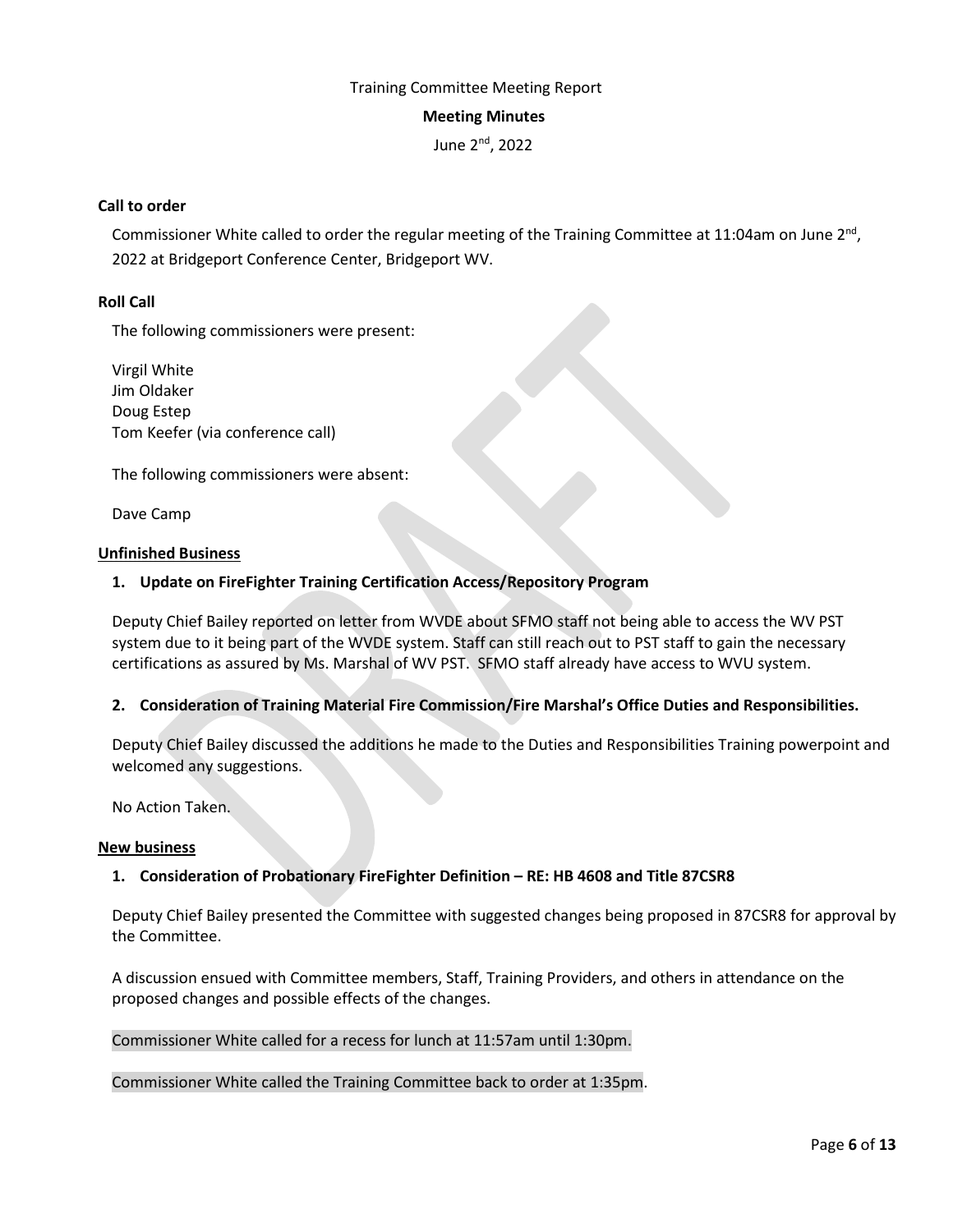The discussion resumed regarding necessary changes in 87CSR8 and the Committee requested changes in the proposal.

Commissioner Estep made a motion to recommend to the Full Commission the approval the proposed 87CSR8 with the discussed corrections and additions, seconded by Commissioner Oldaker. With the ayes and nays having been taken on a voice, the motion passed.

## **2. Discussion on FO 1&2 Certification**

Commissioner White wanted to bring to the attention of the Committee information regarding the Lexipol system. He had been approached as to whether the FO 1& 2 program would meet the requirement set by the Commission. Some departments were under the impression it would. Upon discussion it was determined it did not.

#### **Other Business**

Mark Lambert of WVU FSE noted that Junior Camp will be June  $18<sup>th</sup>$  through the 23<sup>rd</sup> and all Commissioners are invited to come by but to check in with himself or Mr. McNemar upon arrival.

Ralph McNemar of WVU FSE discussed the July 30<sup>th,</sup> Ammonia Emergency Response Training and Live-Release Drill at the Fire Academy, and a day of training and a day of hands-on hazmat tasks to be held in Kanawha County on September  $24<sup>th</sup>$  and  $25<sup>th</sup>$ .

During previous Commission meetings the SFMO staff was tasked with coming up an in-house repository program. Deputy Blaylock presented the Committee with a possible solution through Cognito. Upon discussion and along with some suggestions from Mike Freeman with WV PST, staff will continue to work on the item for future review.

#### **Adjournment**

Commissioner Keefer moved to adjourn the meeting at 1:55pm without objection. Meeting adjourned.

Commissioner Estep made a motion to accept the report as written, seconded by Commissioner Oldaker. With the ayes and nays having been taken on a voice vote the motion passed.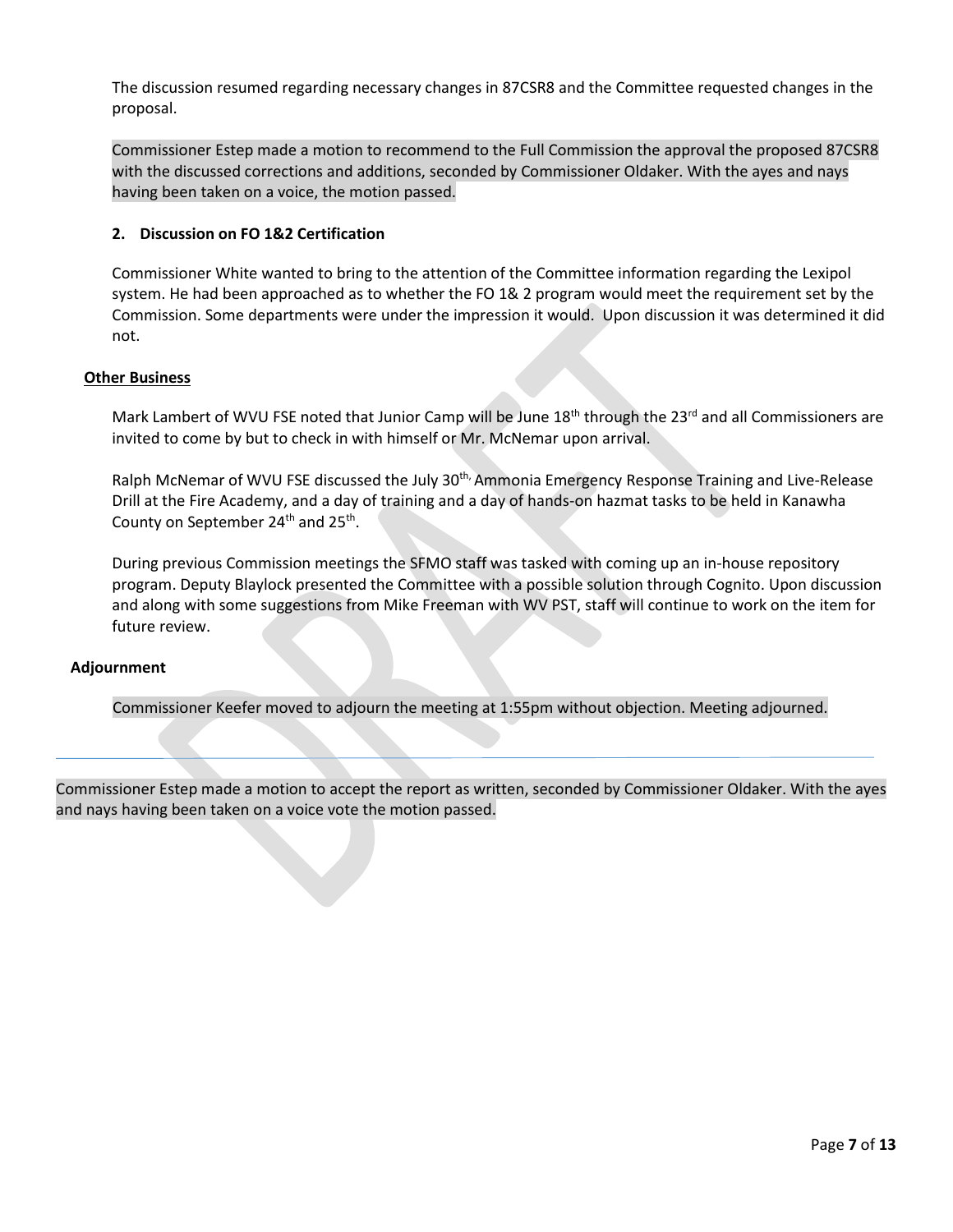### Legislative, and Codes Committee Meeting Report

### **Meeting Minutes**

June 2nd, 2022

## **Call to order**

Commissioner Shriver called to order the regular meeting of the Legislative and Codes meeting at 10:31am on June 2<sup>nd</sup>, 2022 at Bridgeport Conference Center, Bridgeport WV.

### **Roll call**

The following commissioners were present:

Jim Oldaker Brian Jones Ted Shriver Edward George (via conference call) Tom Keefer (via conference call)

The following commissioners were absent:

None

Counsel Brandolyn Felton-Earnest is in attendance via conference call.

#### **Unfinished Business**

### **1. Update on 2020 HB 4558 (Article JJ13) VFD Tax Credit**

Marshal Tyree updated the Commission on action by the tax department and their assurance via Counsel that the necessary rule will be in place. Information is to be ready by the October Commission meeting.

No Action Taken

#### **New business**

None

#### **Other Business**

Marshal Tyree discussed other legislative issues of interest to the Committee. He wanted to make the Committee aware that rule 87.3 (Hazardous Substance Emergency Response Training) is due to sunset and at the minimum the sunset date will need changed. 103.3 (Fire Protection Workers), 105.5 (Electricians) will need to be addressed due to passed legislation. 87.8 will be discussed in the Training Committee. One other item to be done is to move Home Inspectors from under the Commission to under the Fire Marshal's Office. More information will be provided when available.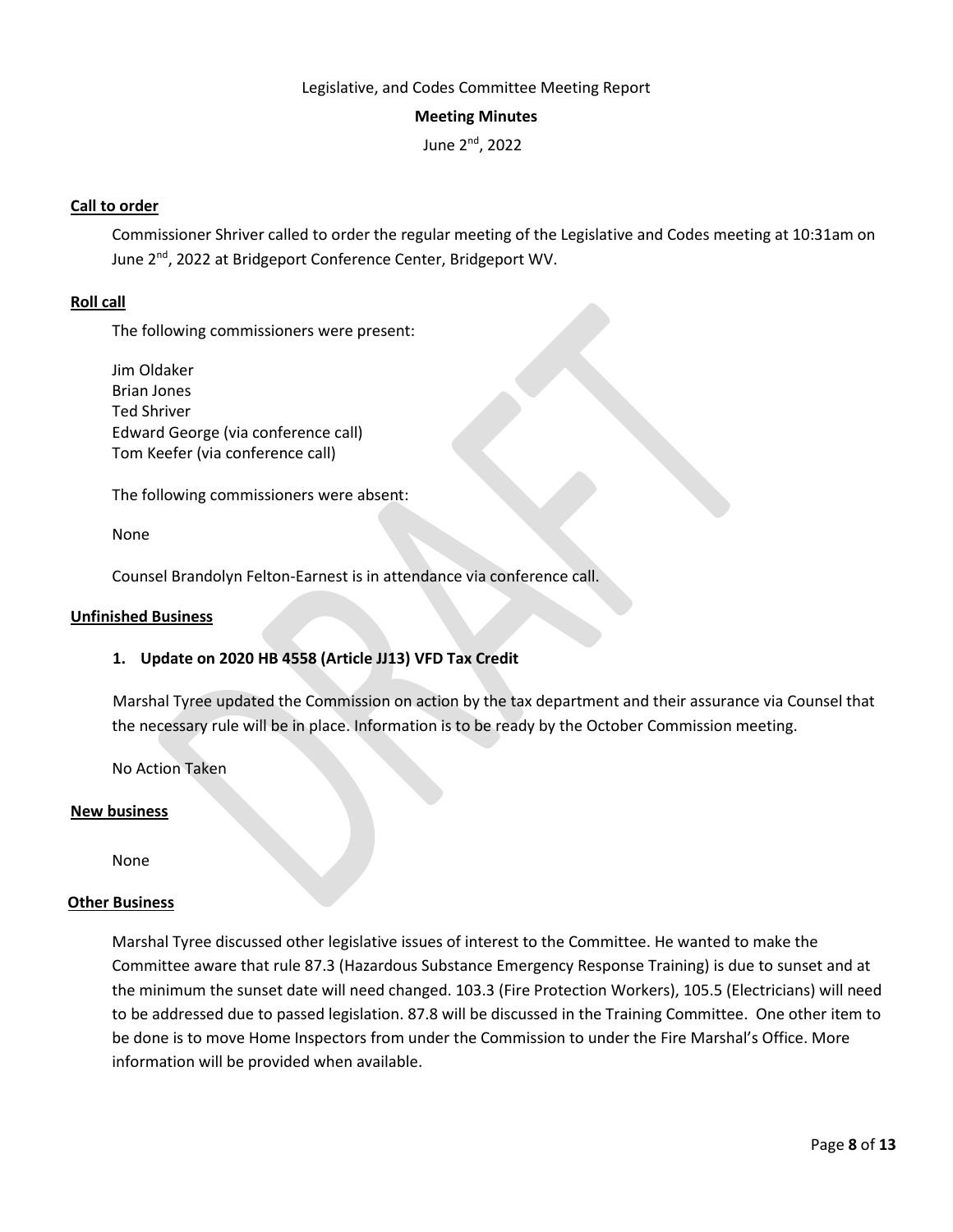Randy James of the WV Fire Chiefs Association asked to address the Committee on HB 4558 (VFD Tax Credit). He shared his concerns regarding getting the necessary information to the Fire Chiefs in time for them to complete any necessary certification. He suggests getting the information out as soon as possible.

## **Adjournment**

Commissioner George moved to adjourn the meeting at 10:41am without objection. Meeting adjourned.

Commissioner Eastham made a motion to accept the report as written, seconded by Commissioner White. With the ayes and nays having been taken on a voice vote the motion passed.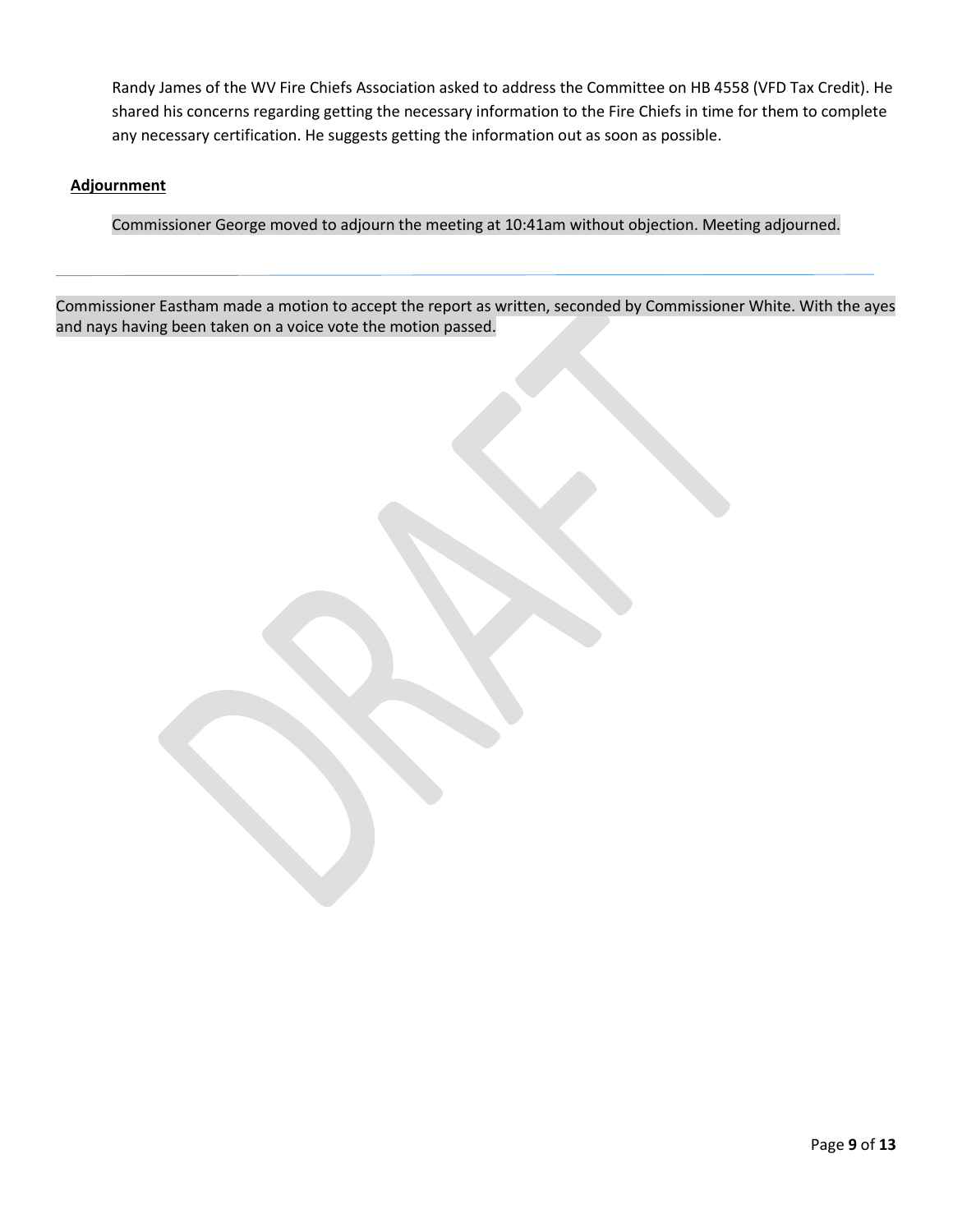### Grant Funding Committee Meeting Report

### **Meeting Minutes**

June 2nd, 2022

## **Call to order**

Commissioner Mongold called to order the meeting of the Grant Funding Committee Meeting at 2:00pm on June 2<sup>nd</sup>, 2022 at Bridgeport Conference Center, Bridgeport WV.

## **Roll call**

The following commissioners were present:

Steven Byers Doug Estep Doug Mongold Jim Oldaker

The following commissioners were absent:

Phil Hart

### **Unfinished business**

None

#### **New business**

### 1. **Discussion on FY 2023 VFD Grant Fund Program**

Administrative Secretary Kathryn Burns and Deputy Chief Bailey briefed the Committee on the new Grantor's System to be used for future grant applications. The new system won't affect how the Commission handles the grant but will affect how the VFD's apply for the grant. More information will be given to the VFD's as it becomes available.

No Action Taken

#### **Other Business**

None

#### **Adjournment**

Commissioner Estep moved to adjourn the meeting at 2:15pm without objection. Meeting adjourned.

Commissioner Eastham made a motion to accept the report as written, seconded by Commissioner White. With the ayes and nays having been taken on a voice vote the motion passed.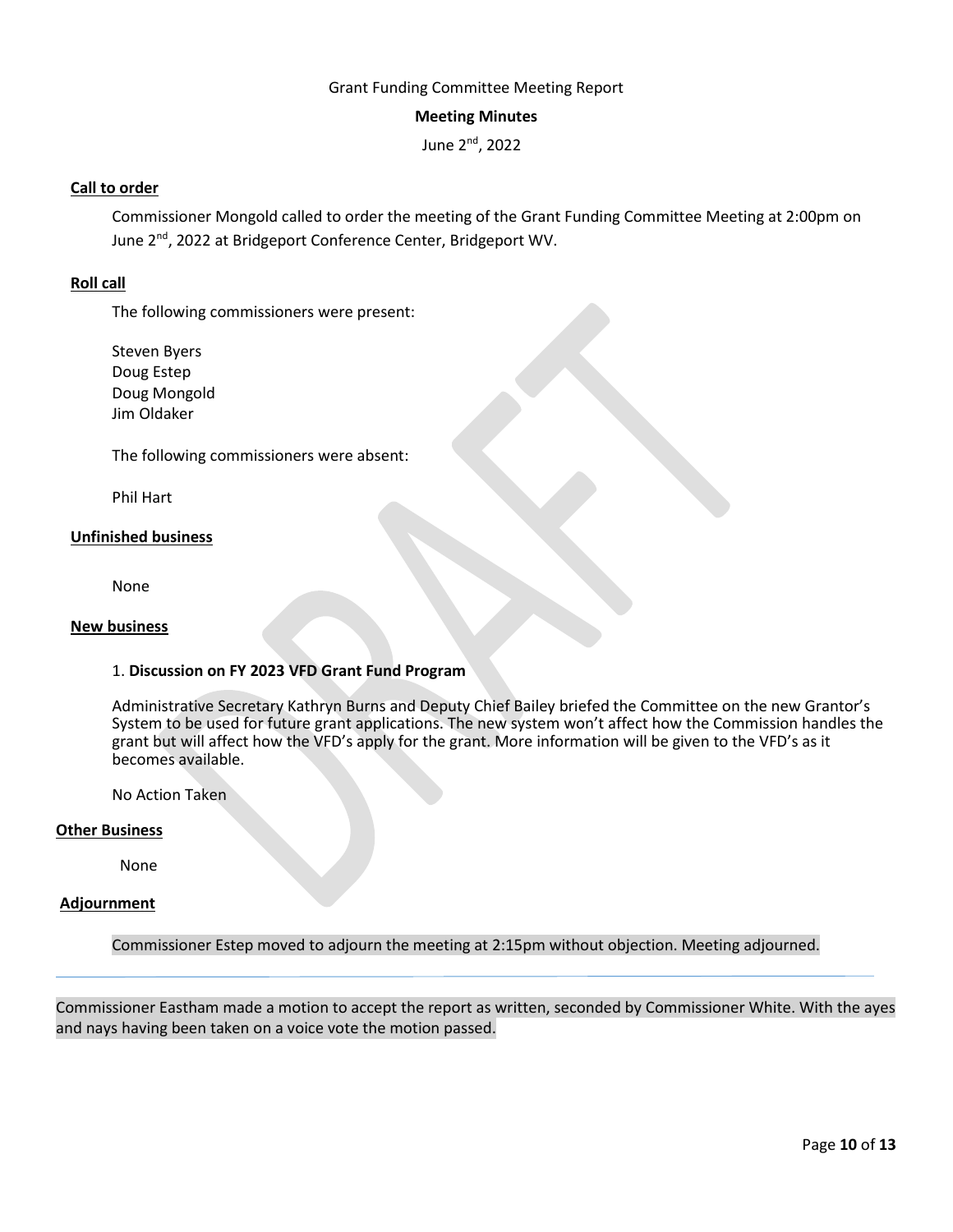### UNFINISHED BUSINESS:

## 1) **Update on Fire Fighter Certification Repository Program**

#### See Training Report

No Action Taken

2) **Consideration of Training Material Regarding Fire Commission/Fire Marshal's Office Duties and Responsibilities.** 

Commissioner White made a motion to approve the Powerpoint as presented for use by training providers, seconded by Commissioner Oldaker. With the ayes and nays having been taken on a voice vote, the motion passed.

#### NEW BUSINESS:

### **1) Consideration of Fire Officer Applications.**

Assistant State Fire Marshal Bradley Scott presented the following applications for approval.

- a. Caleb Burdette (Tornado) FO 1
- b. Steven Hicks (East Bank) FO 2
- c. Nyle Whittington (Eleanor) FO 1-2

Commissioner White made a motion to approve applications as listed, seconded by Commissioner Estep. With the ayes and nays having been taken on a voice vote, the motion passed.

### 2) **Consideration of Fire Chief Applications**.

Assistant State Fire Marshal Bradley Scott presented the following applications for approval.

- a. Lara Gosnell (Mathis Baker)
- b. Douglas Mitchem (Athens)
- c. Joseph Smith (Madison)
- d. Nick Bratcher (Racine)
- e. Billy Lynch (McClellan)
- f. Donny Lindsey (Shininston)

Commissioner Estep made a motion to approve applications as listed, seconded by Commissioner White. With the ayes and nays having been taken on a voice vote, the motion passed.

#### **3) Consideration of Perfect Evaluation Recertification of Fire Departments.**

- a. Alum Creek VFD
- b. Morgantown FD
- c. Cheat Lake VFD
- d. Brookhaven VFD
- e. Cool Springs VFD
- f. Cowen VFD
- g. Hacker VFD
- h. Erbacon VFD
- i. Webster Springs VFD
- j. Masontown VFD
- k. Reedsville VFD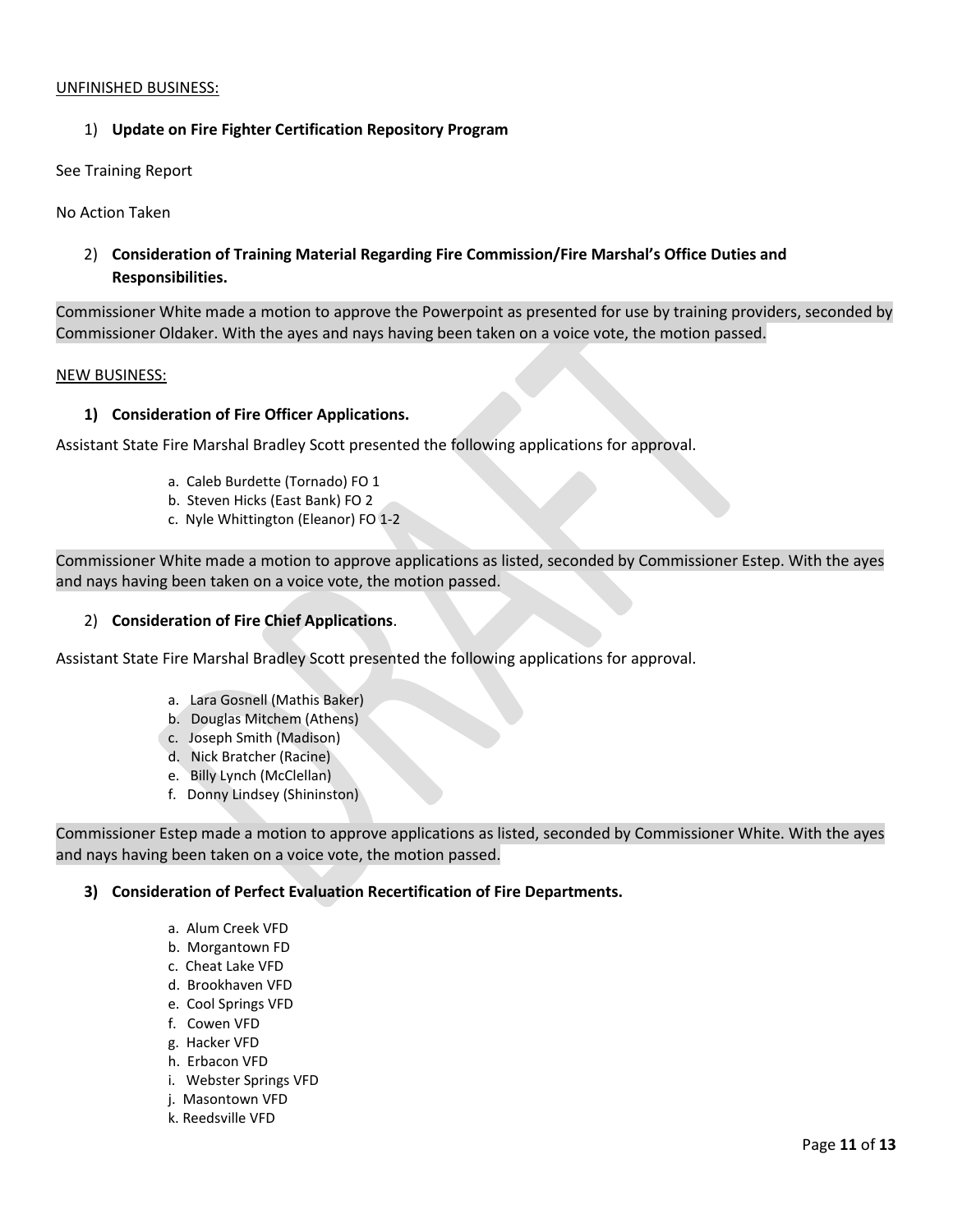Commissioner White made a motion to recertify the departments noting their perfect evaluations, seconded by Commissioner Eastham. With the ayes and nays having been taken on a voice vote, the motion passed. It is noted Commissioner Oldaker abstained.

## **4) Consideration of Recertification of Fire Departments.**

- a. Spencer Roane VFD
- b. Keslers Cross Lanes VFD
- c. Clinton District VFD
- d. Scott Run VFD
- e. River Road VFD
- f. Waverly VFD
- g. Eastwood VFD
- h. Blennerhassett VFD
- i. Pond Creek VFD
- k. Gassaway VFD
- l. Flatwood VFD
- m. Birch River VFD
- n. East Bank VFD
- o. City of Nitro FD

Commissioner Estep made a motion to recertify the listed departments, seconded by Commissioner Eastham. With the ayes and nays having been taken on a voice vote, the motion passed.

### **5) Report on Fire Departments Receiving 180 Days to Achieve Compliance.**

ASFM Scott presented his report on the departments automatically receiving 180 to achieve compliance.

- a. Triune Halleck VFD
- b. Cyclone VFD

No Action Taken

## **6) Consideration of Lake VFD Boundary Change**

ASFM Scott presented the Commission with the new boundary maps for Lake VFD.

Commissioner White made a motion to approve the boundary change as presented, seconded by Commissioner Eastham. With the ayes and nays having been taken on a voice vote, the motion passed.

## **7) Consideration of Probationary FF Definition – Re: HB 4608 and Title 87.8**

Chief Deputy Bailey presented the proposed amended 87CSR8 to the Commission

Commissioner White made a motion to approve 87CSR8 as amended and for Counsel/Staff to make corrections/cleanup and take necessary legislative actions, seconded by Commissioner Eastham. With the ayes and nays having been taken on a voice vote, the motion passed